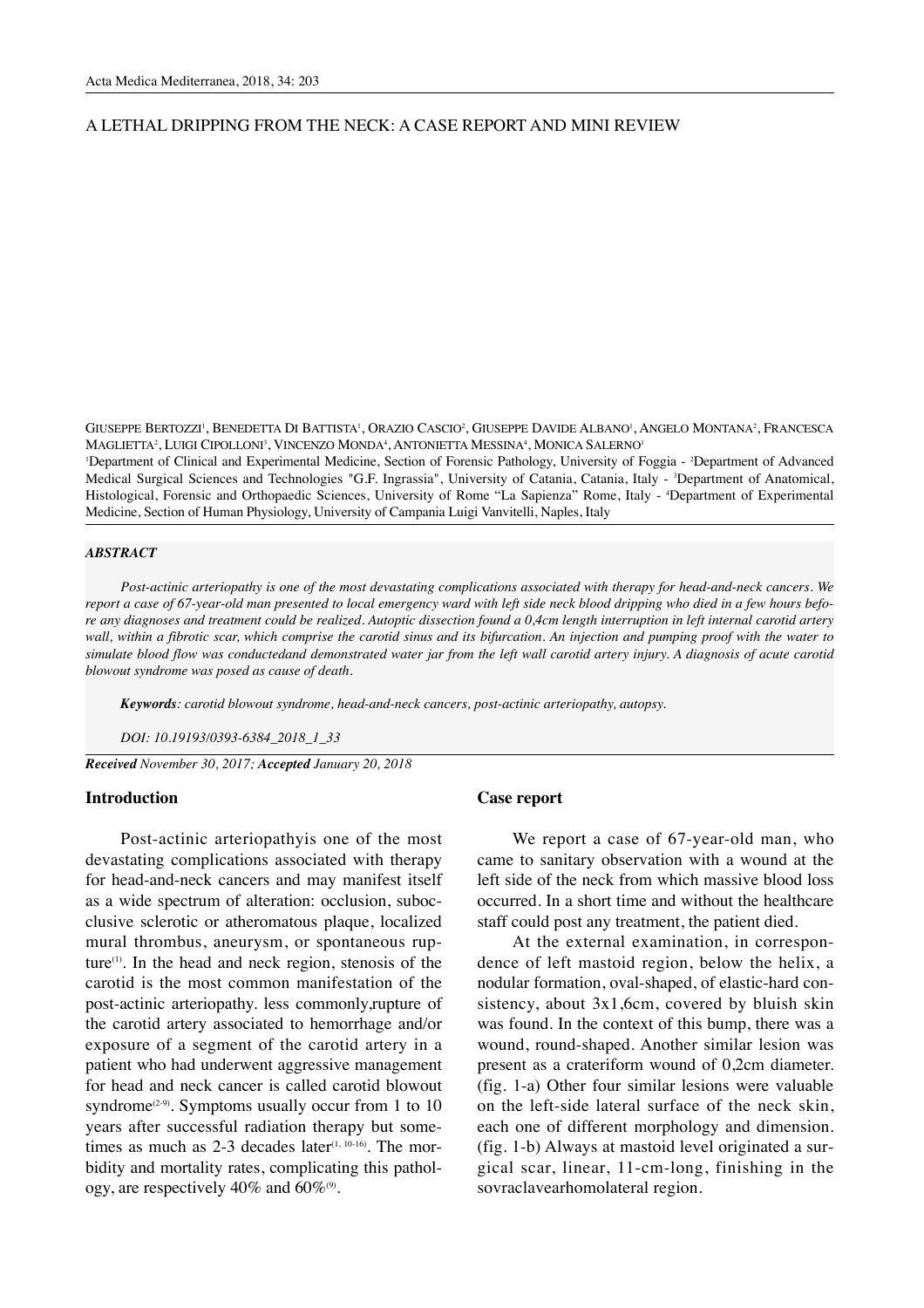

**Fig. 1**: **a-Externalexamination**: a crateriform wound of 0,2cm diameter at the left side of the neck from which massive blood loss had occurred;

**b-Externalexamination**: other four crateriform lesions were valuable on the left-side lateral surface of the neck skin, each one of different morphology and dimension; **c-Autopticalfinding**: presence of small hemorrhagic areas at the left anteroposterior laterocervical region, limited to the sole fascial layer with a wound, crater-shaped, through which the wall of the left carotid artery was seen; **d-Injection and pumpingproof**: after the solation of the arterial and venous tributary vessels of the left side was performed, the common left carotid artery was canulated, at the marginal margin, with a butterfly needle attached to a syringe; **e-Injection and pumpingproof**: In order to simulate the blood flow, water was injected and pumped in the vessel was demonstrating a water jar from the left wall carotid artery injury.

Clinical history of the man revealed that, 4 years earlier, he was hospitalized for the presence of a left laterocervical tumor that progressively increases in volume during past months. During the hospitalization, the healthcare providers performed a CT examination of the neck region which detected the presence of a partially liquid neoformation that embedded the nerve-vascular bundle of the neck. He was subjected to left-cervical surgery with removal of neoformation, as well as enrolled in subsequent radiotherapy.

During autoptic dissection, the area of the left anteroposterior laterocervical region was bared, showing the presence of small hemorrhagic areas at the lesions described in the external examination, limited to the sole fascial layer. (fig. 1-c) There was, furthermore, a wound, crater-shaped, which let us see the wall of the left carotid artery. Then, isolation of the arterial and venous tributary vessels of the left side was completed and the inculcation of the common left carotid artery was performed, at the marginal margin, by a butterfly needle attached to a syringe, suitably filled with water, in order to simulate the blood flow. At the injection and pumping of the liquid in the vessel was observed water jar from the left wall carotid artery injury. (fig. 1-d-e)

The left carotid-heart block was removedand fixed in formalin. Once examined showed that left internal carotid artery, at 11 cm from its aortic arch root, at level of the glomus, was enveloped by fibrotic scar, comprising the carotid sinus and its bifurcation, over which, on its lateral wall, there was a 0,4cm length interruption, with facingout margins.

Functional examination, made by means of syringe cannulation of the vessel filled with methylene blue, confirmed the autoptic finding, showing a spurt throughout vessel laceration.

At the end, histopathology confirmed the presence of a cystic degenerated node that can be attributed to a squamous cells carcinoma metastasis.

In this case hemorrhagic shock, due to spontaneous rupture of the left internal carotid artery, was the cause of death, in a patient affected by squamous cell carcinoma of the neck with node metastasis.

# **Discussion**

Radiotherapy represents, nowadays, the primary treatment choice for nasopharynx cancer, with excellent long-term results achieved in most patients without metastatic diseases, thanks to the advancement of radiation techniques, even combined with chemotherapy(17-21). Simultaneously, late treatment toxicity has become a relevant healthcare concern among survivors<sup>(22-23)</sup>. Indeed, during the last years a wide number of reports have documented the relationship between irradiation and post-actinic damage to the carotid vessels, usually bilaterally, in patients with head and neck cancer, such as squamous cell carcinoma or lymphoma, both treated with radiotherapy or not<sup> $(24-31)$ </sup>. However, these prooves only came from retrospective studies being deficient of information about pretreatment carotid artery wall status.

Though Gleysteenet al.<sup>(32)</sup> stated the etiologies of carotid blow-out syndrome in inclusion into the context of head and neck cancer and subsequent ulceration of the vessel wall, tissue necrosis after surgery or radiotherapy, blunt trauma or penetrating wound of a thickening vessel wall, and iatro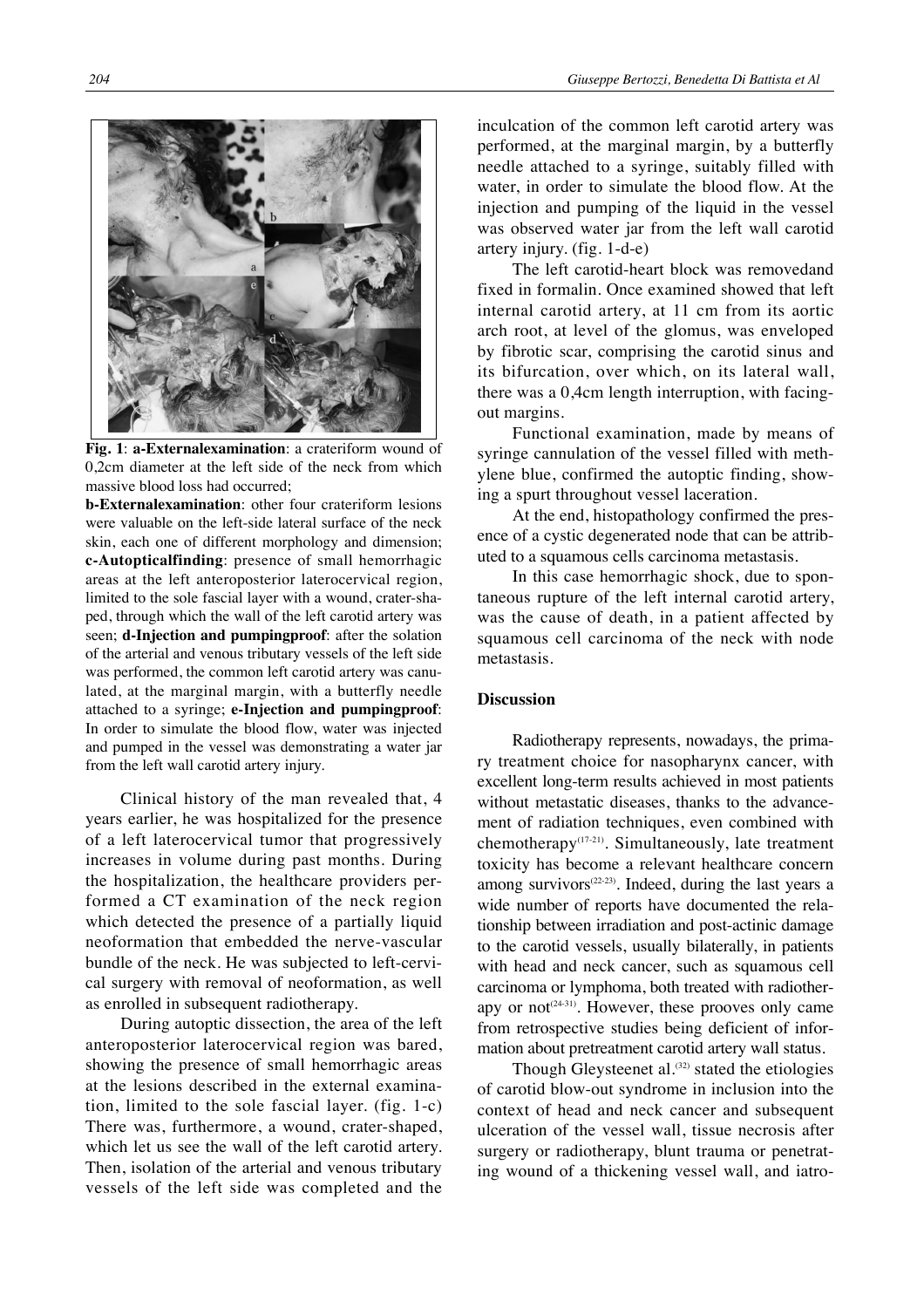genic injury during operation.Moreover, radiotherapy of the neck is believed to accelerate atherosclerosis. Indeed, Gianicolo et al.<sup>(33)</sup> demonstrated that the common carotid artery becomes thick and thick simultaneously to the increasing doses of radiation to the neck and that irradiated young patients showed higher wall damage compared to the non-irradiated patients.Further the thickening of artery walls, post-actinic damage seems to be lead to atherosclerotic plaque formation, decreased flow, and coronary artery stenosis<sup>(34-40)</sup>. Other complications reported are thrombosis, carotid rupture, and progressive stenosis $(2-4, 41-42)$ .

Despite a large number of cases, the exact pathophysiology of post-actinic damage to the vascular wall is still unknown. A possible scenario is subsequent described: a primary lesion affecting the vasa vasorum and peri-adventitial tissues, which causes ischemic lesions of the arterial wall which, in turn, lead to the formation of dense preadventitial fibrosis<sup>(43-48)</sup>.

However, this whole atherosclerotic process seems to be accelerated in the irradiated patient compared to the normal process of thickening 21 times quicker than that seen normally per year. From a clinical point of view, instead, carotid blowout syndrome could be classified into three pathological entities: such as threatened, impending, and acute carotid blowout<sup>(49.51)</sup>. Threatened carotid blowout refers to a patient with an exposed carotid artery in the neck, following surgery or tumor, but no history of bleeding<sup>(52-54)</sup>. Impending carotid blowout refers to a patient with the same physical findings but who have also experienced a self-limited bleeding event from the carotid artery system Acute carotid blowout refers to a patient who presents with active carotid bleed or carotid rupture<sup>(55.57)</sup>. Within this group belong our case report. In the threatened and impending groups, diagnosis can be difficultly achieved due to the paucity of symptoms claimed or signs showed. In case of the acute carotid blowout, the challenge is represented by the promptness of active management.

In order to provide the most adequate approach to all these conditions, further studies are needed to define the exact mechanism of postactinic arteriopathy and the relationship between radiation dose and vessel injury.

#### **References**

- 1) Becker M, Schroth G, Zbären P, Delavelle J, Greiner R, Vock P, Allal A, Rüfenacht DA, Terrier F. Long term changes induced by high-dose irradiation of the head and neckregion: imaging findings. Radiographics. 1997 Jan-Feb; 17(1): 5-26.
- 2) Chaloupka JC, Putman CM, Citardi MJ, et al. Endovascular therapy for the carotid blow out syndrome in head and neck surgical patients: diagnosis and managerial considerations. AJNR Am J Neuroradiol 1996; 17: 843-52.
- 3) Turillazzi E, La Rocca G, Anzalone R, Corrao S, Neri M, Pomara C, Riezzo I, Karch SB, Fineschi V. Heterozygous nonsense SCN5A mutation W822X explains a simultaneous sudden infant death syndrome. Virchows Arch. 2008 Aug; 453(2): 209-16. doi: 10.1007/s00428-008-0632-7.
- 4) Neri V, Fersini A, Ambrosi A, Tartaglia N, Valentino TP. Mild-moderate acute biliary pancreatitis: role of magnetic resonance cholangiopancreatography in preparation of cholecystectomy. Pancreas. 2009 Aug; 38(6): 717. doi: 10.1097/MPA.0b013e3181a83087.
- 5) Messina A, De Fusco C, Monda V, Esposito M, Moscatelli F, Valenzano A, Carotenuto M, Viggiano E, Chieffi S, De Luca V, Cibelli G, Monda M, Messina G. Role of the Orexin System on the Hypothalamus Pituitary Thyroid Axis. Front Neural Circuits. 2016 Aug25; 10: 66. doi: 10.3389/fncir.2016.00066
- 6) Turillazzi E, Riezzo I, Neri M, Pomara C, Cecchi R, Fineschi V. The diagnosis of fatal pulmonary fatembolis musing quantitative morphometry and confocal laser scanning microscopy. Pathol Res Pract. 2008; 204(4): 259-66. doi: 10.1016/j.prp.2007.12.010.
- 7) Pomara C, Fiore C, D'Errico S, Riezzo I, Fineschi V. Calcium oxalate crystals in acute ethylene glycol poisoning: a confocal laser scanning microscope study in a fatal case. Clin Toxicol (Phila). 2008 Apr; 46(4): 322-4. doi: 10.1080/15563650701419011.
- 8) Viggiano A, Chieffi S, Tafuri D, Messina G, Monda M, De Luca B. Laterality of a second player position affects lateral deviation of basketball shooting. J Sports Sci. 2014; 32(1): 46-52. doi: 10.1080/02640414.2013.805236
- 9) Chaloupka JC, Roth TC, Putman CM, et al. Recurrentcarotidblowoutsyndrome: diagnosis and therapeuticchallenges in a newlyrecongnizedsubgroup of patients. AJNR Am J Neuroradiol1999; 20: 1069-77
- 10) Chung TS, Yousem DM. Lexa FJ, Markiewicz DA. MRI of carotidangiopathyaftertherapeuticradiation. J Comput Assist Tomogr 1994: 18: 533- 538.
- 11) Moscatelli F, Valenzano A, Petito A, Triggiani AI, Ciliberti MAP, Luongo L, Carotenuto M, Esposito M, Messina A, Monda V, Monda M, Capranica L, Messina G, Cibelli G. Relationship between blood lactate and cortical excitability between taekwondo athletes and non-athletes after hand-grip exercise. Somatosens Mot Res. 2016 Jun;33(2): 137-44. doi: 10.1080/08990220.2016.1203305.
- 12) Viggiano A, Nicodemo U, Viggiano E, Messina G, Viggiano A, Monda M, De Luca B. Mastication overload causes an increase in O2- production into the subnucleus oralis of the spinal trigeminal nucleus. Neuroscience. 2010 Mar 17; 166(2):416-21. doi: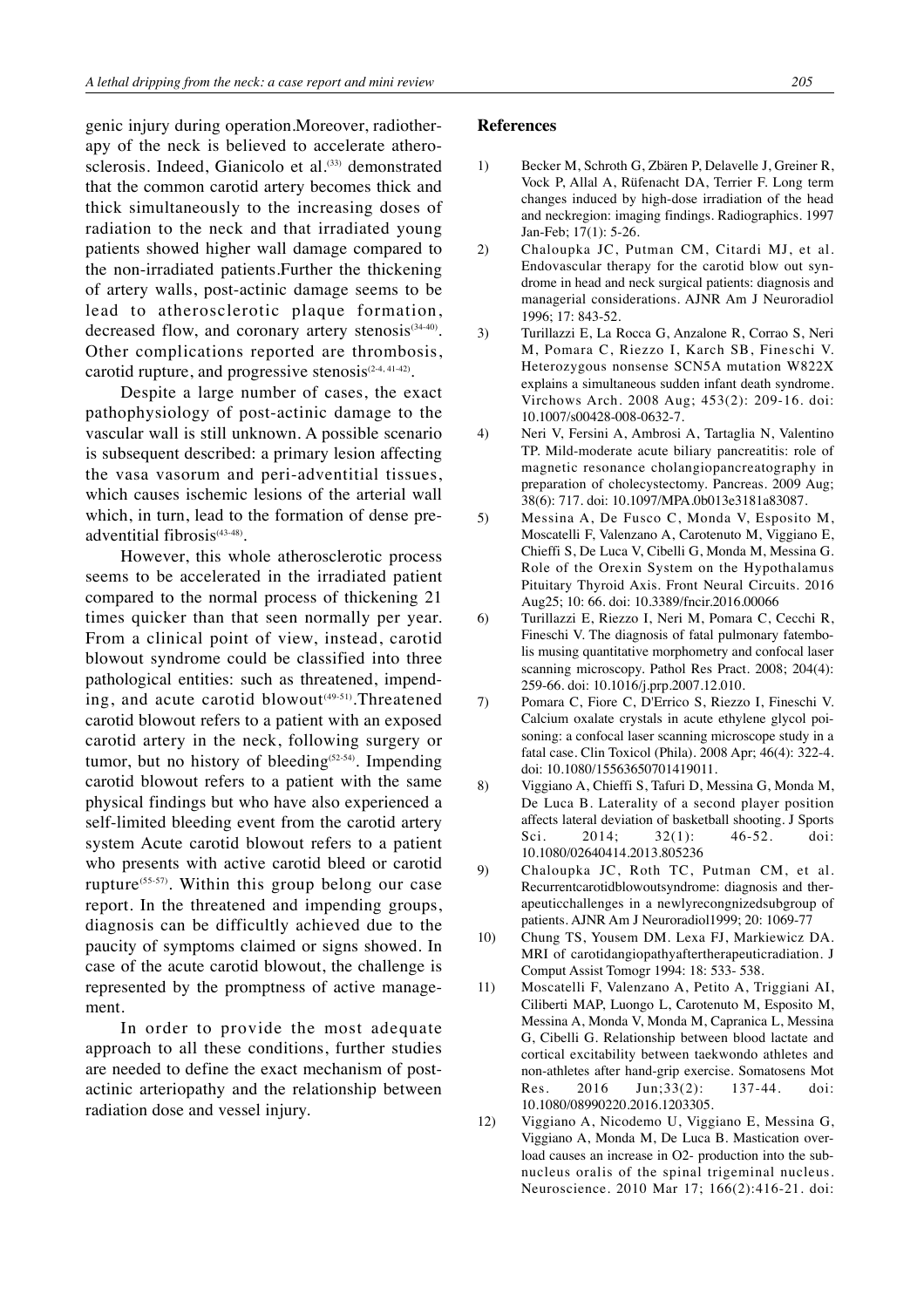10.1016/j.neuroscience.2009.12.071.

- 13) Messina G, Di Bernardo G, Viggiano A, De Luca V, Monda V, Messina A, Chieffi S, Galderisi U, Monda M. Exercise increases the level of plasma orexin A in humans. J Basic Clin Physiol Pharmacol. 2016 Nov 1; 27(6): 611-616. doi: 10.1515/jbcpp-2015-0133.
- 14) Messina G , Viggiano A , Tafuri D , Palmieri F , De Blasio S , Messina A , De Luca V , Chieffi S and Monda M. Role of Orexin in Obese Patients in the Intensive Care Unit. J Anesth Clin Res. 2014, 5: 3. doi: 10.4172/2155-6148.1000395.
- 15) Turillazzi E, Greco P, Neri M, Pomara C, Riezzo I, Fineschi V. Anaphylactic latex reaction during anaesthesia: the silent culprit in a fatal case. Forensic Sci Int. 2008 Jul 18; 179(1): e5-8. doi: 10.1016/j.forsciint.2008.03.021.
- 16) Conomv JP, Kellermever RW. Delayed cerebrovascular consequences of terapeutic irradiation: a clinico pathologic study of a stroke associated with radiation-related carotidarteropathy. Cancer 1975; 35: 1537-1544.
- 17) Loong HH, Ma BB, Chan AT. Update on the management and therapeutic monitoring of advanced nasopharyngeal cancer. Hematol Oncol Clin North Am. 2008; 22: 1267-1278.
- 18) Ruberto M, Precenzano F, Parisi L, Salerno M, Maltese A, Messina G, Roccella M. Visuomotor integration skills in children affected by obstructive sleep apnea syndrome: A case-control study. Acta Medica Mediterranea Volume 32, Issue 5, 2016, Pages 1659- 1663. doi: 10.19193/0393-6384\_2016\_5\_146
- 19) Perillo L, Esposito M, Caprioglio A, Attanasio S, Santini AC, Carotenuto M. Orthodontic treatment need for adolescents in the Campania region: the malocclusion impact on self-concept. Patient Prefer Adherence. 2014 Mar 19; 8: 353-9. doi: 10.2147/PPA.S58971
- 20) Carotenuto M, Gimigliano F, Fiordelisi G, Ruberto M, Esposito M. Positional abnormalities during sleep in children affected by obstructive sleep apnea syndrome: the putative role of kinetic muscularchains. Med Hypotheses. 2013 Aug; 81(2): 306-8. doi: 10.1016/j.mehy.2013.04.023
- 21) Muzaffar K, Collins SL, Labropoulos N, Baker WH. A prospectivestudy of the effects of irradiation on the carotidartery. Laryngoscope. 2000 Nov;110(11):1811- 4.
- 22) Wei WI, Sham JS. Nasopharyngeal carcinoma. Lancet 2005; 365: 2041-2054.
- 23) Esposito M, Roccella M, Parisi L, Gallai B, Carotenuto M. Hypersomnia in childrenaffected by migrainewithout aura: a questionnaire-based case-control study. NeuropsychiatrDisTreat. 2013; 9: 289-94. doi: 10.2147/NDT.S42182
- 24) Zidar N, Ferluga D, Hvala A, Popovic M, Soba E. Contribution to the pathogenesis of radiation induced injury to large arteries. J LaryngolOto l1997; 111: 988- 990.
- 25) Esposito M, Ruberto M, Pascotto A, Carotenuto M. Nutraceutical preparations in childhood migraine prophylaxis: effects on headache outcomes including disability and behaviour. Neurol Sci. 2012 Dec; 33(6): 1365-8. doi: 10.1007/s10072-012-1019-8
- 26) Esposito M, Carotenuto M, Roccella M. Primary nocturnalenuresis and learning disability. Minerva Pediatr. 2011 Apr;63(2): 99-104
- 27) Bramanti V, Bronzi D, Tomassoni D, et al. Effect of choline-containing phospholipids on transglutaminase activity in primary astroglial cell cultures.Effect of choline-containing phospholipids on transglutaminase activity in primary astroglial cell cultures. Clin Exp Hypertens. 2008; 30: 798-807.
- 28) Cerretani D, Bello S, Cantatore S, Fiaschi AI, Montefrancesco G, Neri M, Pomara C, Riezzo I, Fiore C, Bonsignore A, Turillazzi E, Fineschi V. Acute administration of 3,4-methylenedioxymethamphetamine (MDMA) induces oxidative stress, lipoperoxidation and TNFα-mediatedapoptosis in ratliver. Pharmacol Res. 2011 Nov; 64(5): 517-27. doi: 10.1016/j.phrs.2011.08.002.
- 29) Pomara C, Cassano T, D'Errico S, Bello S, Romano AD, Riezzo I, Serviddio G. Data available on the extent of cocaine use and dependence: biochemistry, pharmacologiceffects and global burden of disease of cocaine abusers. Curr Med Chem. 2012; 19(33): 5647-57.
- 30) Messina G, Monda V, Moscatelli F, Valenzano A, Monda g, Esposito T, De Blasio S, Messina A, Tafuri D, Barillari MR, Cibelli G, Chieffi S, Varriale B and Monda M. Role of Orexin System in Obesity. Biol Med (Aligarh) 2015, 7:4. doi: 10.4172/0974-8369.1000248
- 31) Precenzano F, Ruberto M, Parisi L, Salerno M, Maltese A, D'alessandro I, Della Valle I, Visco G, Magliulo RM, Messina G, Roccella M. ADHD-likesymptoms in children affected by obstructivesleep apnea syndrome: a case-control study Acta Medica Mediterranea, 2016, 32:1755-1759. doi: 10.19193/0393-6384\_2016\_6\_159
- 32) Gleysteen J, Clayburgh D, Cohen J. Management of Carotid Blowout from Radiation Necrosis. Otolaryngol Clin North Am. 2016 Jun; 49(3): 829-39. doi: 10.1016/j.otc.2016.02.001.
- 33) Gianicolo ME, Gianicolo EA, Tramacere F, Andreassi MG, Portaluri M. Effects of external irradiation of the neck region on intima media thickness of the common carotidartery. Cardiovasc Ultrasound. 2010 Mar 19; 8: 8. doi: 10.1186/1476-7120-8-8.
- 34) Dorresteijn LD, Kappelle AC, Scholz NMJ, Munneke M, Scholma JT, Balm AJM. Increased carotid wall thickening after radiotherapy on the neck. Eur J Cancer. 2004; 41: 1026-30. doi: 10.1016/j.ejca.2005.01.020.
- 35) Bramanti V, Grasso S, Tomassoni D, et al. Effect of growth factors and steroid hormones on heme oxygenase and cyclin D1 expression in primary astroglial cell cultures. J Neurosci Res. 2015; 93: 521-529.
- 36) Bramanti V, Tomassoni D, Grasso S, et al. Cholinergic precursors modulate the expression of heme oxigenase-1, p21 during astroglial cell proliferation and differentiation in culture. Neurochem Res. 2012; 37: 2795-2804.
- 37) Cacopardo B, Pinzone MR, Berretta S, et al. Localized and sistemi bacterial infections in necrotizing pancreatitis submitted to surgical necrosectomy or percutaneous drainage of necrotic secretions. BMC Surg. 2013; 13 (Suppl 2):S50
- 38) Precenzano F, Ruberto M, Parisi L, Salerno M, Maltese A, Vigliano C, Messina G, Di Folco A, Di Filippo T, Roccella M. exwcutive function inpreschool childrenaffectedbyautism spectrum disorder: a pilot study.Acta Medica Mediterranea, 2017, 33: 35. doi: 10.19193/0393-6384\_2017\_1\_005
- 39) Woodward WA, Durand JB, Tucker SL, Strom EA, Perkins GH, Oh J. Prospective analysis of carotidartery